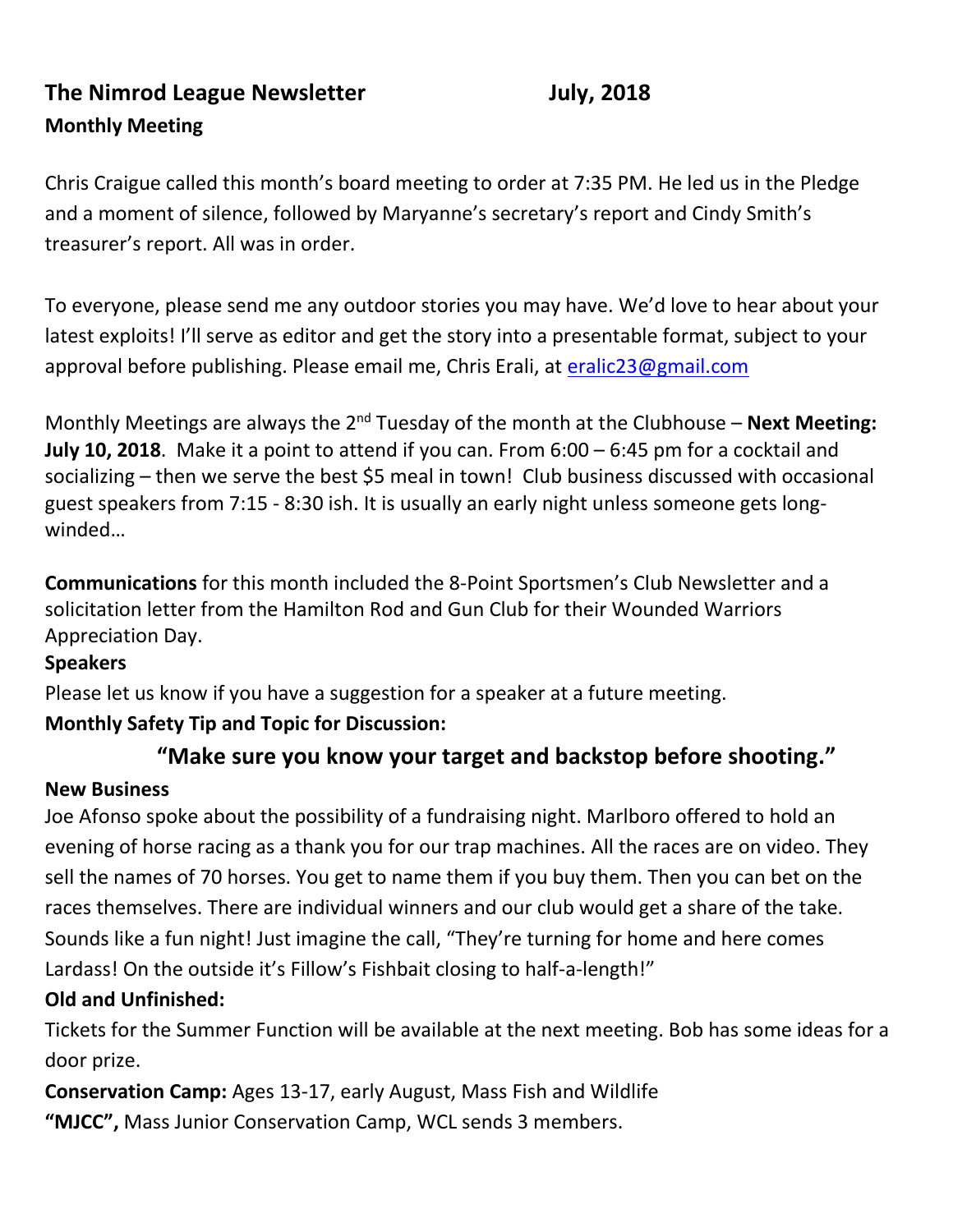## **Scholarship**

We have 4 applications. Not all of them are complete, but we have 2 good candidates. We will present the names at the next general meeting.

## **Membership**

The Board accepted the following person as a candidate for membership with a vote scheduled at the next general meeting: James Allain. James, please join us at **our next general monthly meeting, Tuesday, July 10**, **2018,** when we welcome you to our club.

## **Board of Trustees**

No Report

## **Trap/Skeet**

We have 28 shooters signed up for the Summer Trap League. Our Young Guns Qualifying Shoot was last week. I'm sure we'll have the results for the membership at Tuesday's meeting. Trap and Skeet is every Thursday night. We encourage everyone to come out on Thursday evenings for a night of shooting and fellowship.

## **Kitchen**

We're having some issues with the oven. The ovens are not the same temperature and they take a long time to heat up. It will be checked.

Upcoming chefs for our dinners are: Linda Brewer for July, Bruce Ebbeson in August, Ken Werme in September, and Bob Horgan is scheduled for October.

## **Game Dinner**

No report.

## **Rifle Range**

Ed Reitz will take over as chair person.

No report.

### **House**

No report.

## **Summer Function**

We must select a date, so we can order the chicken. Right now, the tentative date is Sunday, September 23, 2018.

## **Executive Board**

This month's meeting adjourned at 8:53 PM. We aim for the newsletter to convey the highlights. E Board meetings are held at 7 PM the last Tuesday of the month. Members are welcome if you would like to come and observe our club's operation. Our membership can be very proud of the board and the time and effort that is made by everyone to keep our club running smoothly. Member concerns are always addressed. Many times, one board member